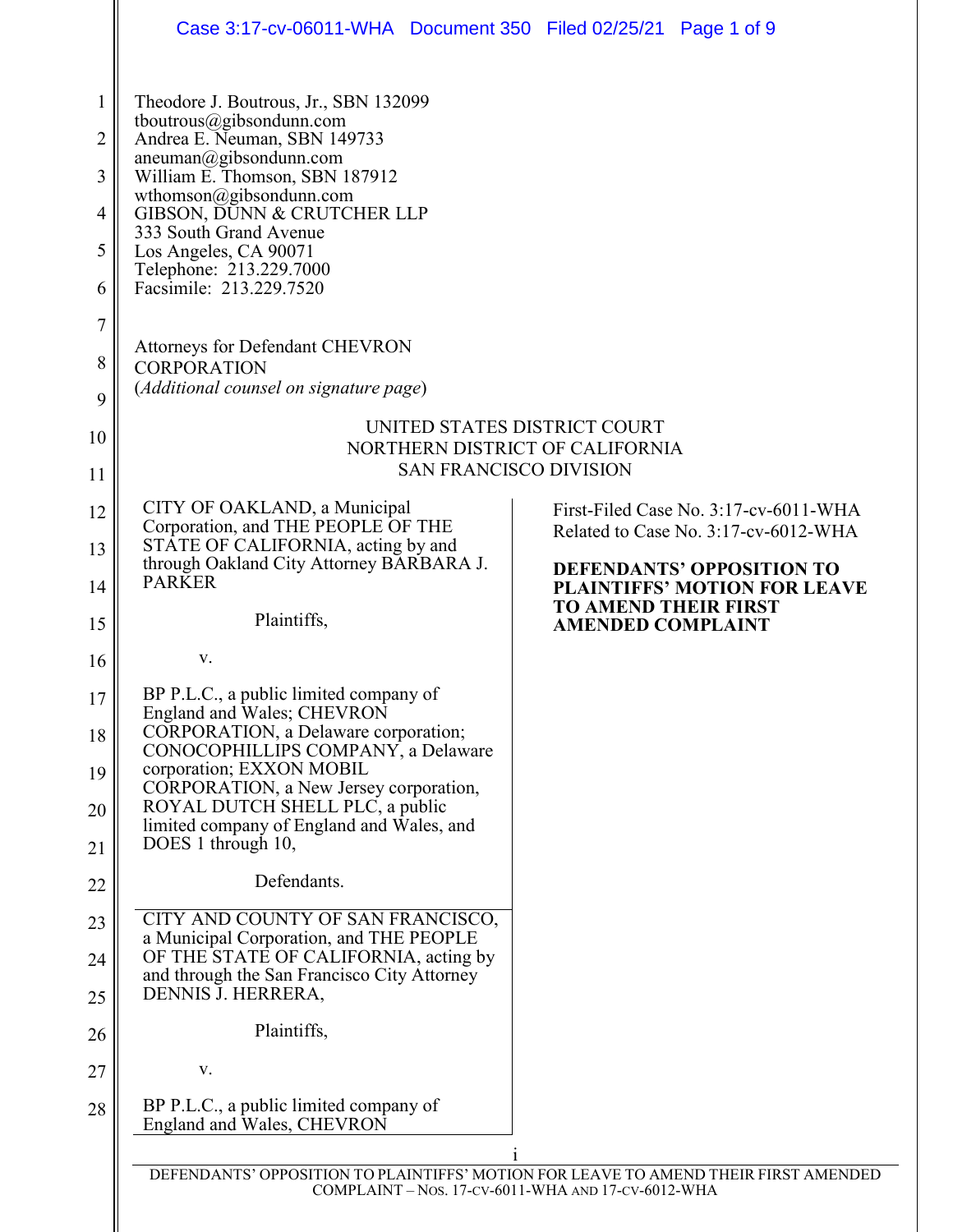|                | Case 3:17-cv-06011-WHA Document 350 Filed 02/25/21 Page 2 of 9                                                                                                                                                                                   |
|----------------|--------------------------------------------------------------------------------------------------------------------------------------------------------------------------------------------------------------------------------------------------|
| $\mathbf{1}$   | CORPORATION, a Delaware corporation,<br>CONOCOPHILLIPS COMPANY, a Delaware<br>corporation, EXXONMOBIL<br>CORPORATION, a New Jersey corporation,<br>ROYAL DUTCH SHELL PLC, a public<br>limited company of England and Wales, and<br>DOES 1 throug |
| $\overline{2}$ |                                                                                                                                                                                                                                                  |
| 3              |                                                                                                                                                                                                                                                  |
| $\overline{4}$ |                                                                                                                                                                                                                                                  |
| 5              | Defendants.                                                                                                                                                                                                                                      |
| 6              |                                                                                                                                                                                                                                                  |
| 7              |                                                                                                                                                                                                                                                  |
| 8              |                                                                                                                                                                                                                                                  |
| 9              |                                                                                                                                                                                                                                                  |
| 10             |                                                                                                                                                                                                                                                  |
| 11             |                                                                                                                                                                                                                                                  |
| 12             |                                                                                                                                                                                                                                                  |
| 13             |                                                                                                                                                                                                                                                  |
| 14             |                                                                                                                                                                                                                                                  |
| 15             |                                                                                                                                                                                                                                                  |
| 16             |                                                                                                                                                                                                                                                  |
| $17\,$         |                                                                                                                                                                                                                                                  |
| 18             |                                                                                                                                                                                                                                                  |
| 19             |                                                                                                                                                                                                                                                  |
| 20             |                                                                                                                                                                                                                                                  |
| 21             |                                                                                                                                                                                                                                                  |
| 22             |                                                                                                                                                                                                                                                  |
| 23             |                                                                                                                                                                                                                                                  |
| 24             |                                                                                                                                                                                                                                                  |
| 25             |                                                                                                                                                                                                                                                  |
| 26<br>27       |                                                                                                                                                                                                                                                  |
| 28             |                                                                                                                                                                                                                                                  |
|                |                                                                                                                                                                                                                                                  |
|                | $\mathbf{ii}$<br>DEFENDANTS' OPPOSITION TO PLAINTIFFS' MOTION FOR LEAVE TO AMEND THEIR FIRST AMENDED                                                                                                                                             |
|                | COMPLAINT - Nos. 17-CV-6011-WHA AND 17-CV-6012-WHA                                                                                                                                                                                               |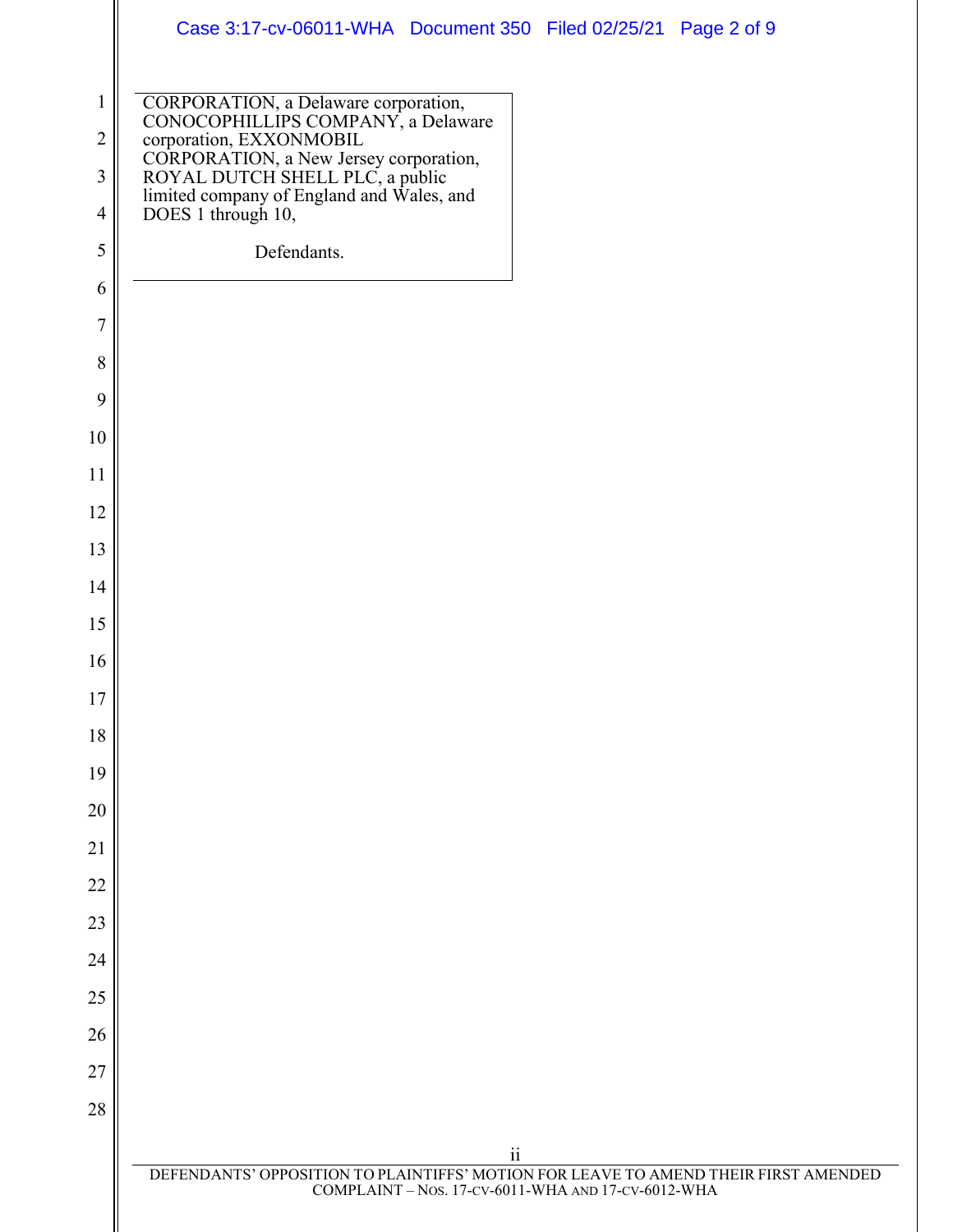### **OPPOSITION TO PLAINTIFFS' MOTION FOR LEAVE TO AMEND COMPLAINTS**[1](#page-2-0)

2 3 4 5 6 7 8 9 10 11 12 13 14 15 16 17 18 19 20 21 22 23 24 Nearly two years after voluntarily amending their Complaints to add two new plaintiffs and assert new claims under federal common law, Plaintiffs now seek to amend their Complaints for a second time, for no reason other than to "undo the changes made to the complaints" the last time around. Mot. at 2. While generally "[t]he court should freely give leave [to amend] when justice so requires," Fed. R. Civ. P. 15(a)(2), here justice requires otherwise. The claim that Plaintiffs are seeking to remove from their Complaints forms the basis of one of the questions presented in Defendants' certiorari petition that is currently pending in the Supreme Court in this case. Plaintiffs have articulated no reason why they need "to conform their complaints" to the Ninth Circuit's decision at this particular time, nor is any reason apparent. Mot. at 2. Indeed, given that Plaintiffs filed their motion seeking leave to amend their Complaints just weeks after Defendants submitted their certiorari petition, one is left to wonder whether Plaintiffs are seeking to manufacture a basis on which to argue that the Supreme Court should deny review. Although such a maneuver would not be effective, the proposed amendment still threatens to sow confusion and thereby prejudice Defendants—while also risking the waste of party and judicial resources. *See Foman v. Davis*, 371 U.S. 178, 182 (1962) (acknowledging that leave to amend may be denied for "undue delay, bad faith or dilatory motive on the part of the movant, repeated failure to cure deficiencies by amendments previously allowed, undue prejudice to the opposing party by virtue of allowance of the amendment, [and] futility of amendment"). Plaintiffs voluntarily amended their prior Complaints to add federal common law claims when they thought it was advantageous, and their eleventh-hour reversal of that voluntary decision to try to obtain a different litigation advantage years later should not be permitted. Moreover, because Plaintiffs' proposed amendment is not necessary at this time, their motion should be denied. At a minimum, the Court should defer ruling on the motion until the Supreme Court decides whether to grant the certiorari petition and this Court rules on Plaintiffs' renewed motion to remand, Dkt. 34[2](#page-2-1).<sup>2</sup>

25

1

26

**1. By seeking to short-circuit Supreme Court review, Plaintiffs' amendment now would prejudice Defendants.** On January 8, 2021, Defendants filed a petition for writ of certiorari in

<span id="page-2-0"></span>27

<span id="page-2-1"></span>28

 $\frac{1}{1}$  This Court has already found that several Defendants are not subject to personal jurisdiction. Those Defendants submit this opposition subject to, and without waiver of, that jurisdictional finding. 2

<sup>1</sup> All docket references are to City of Oakland v. BP P.L.C., No. 3:17-cv-0611-WHA (N.D. Cal.).

DEFENDANTS' OPPOSITION TO PLAINTIFFS' MOTION FOR LEAVE TO AMEND THEIR FIRST AMENDED COMPLAINT – NOS. 17-CV-6011-WHA AND 17-CV-6012-WHA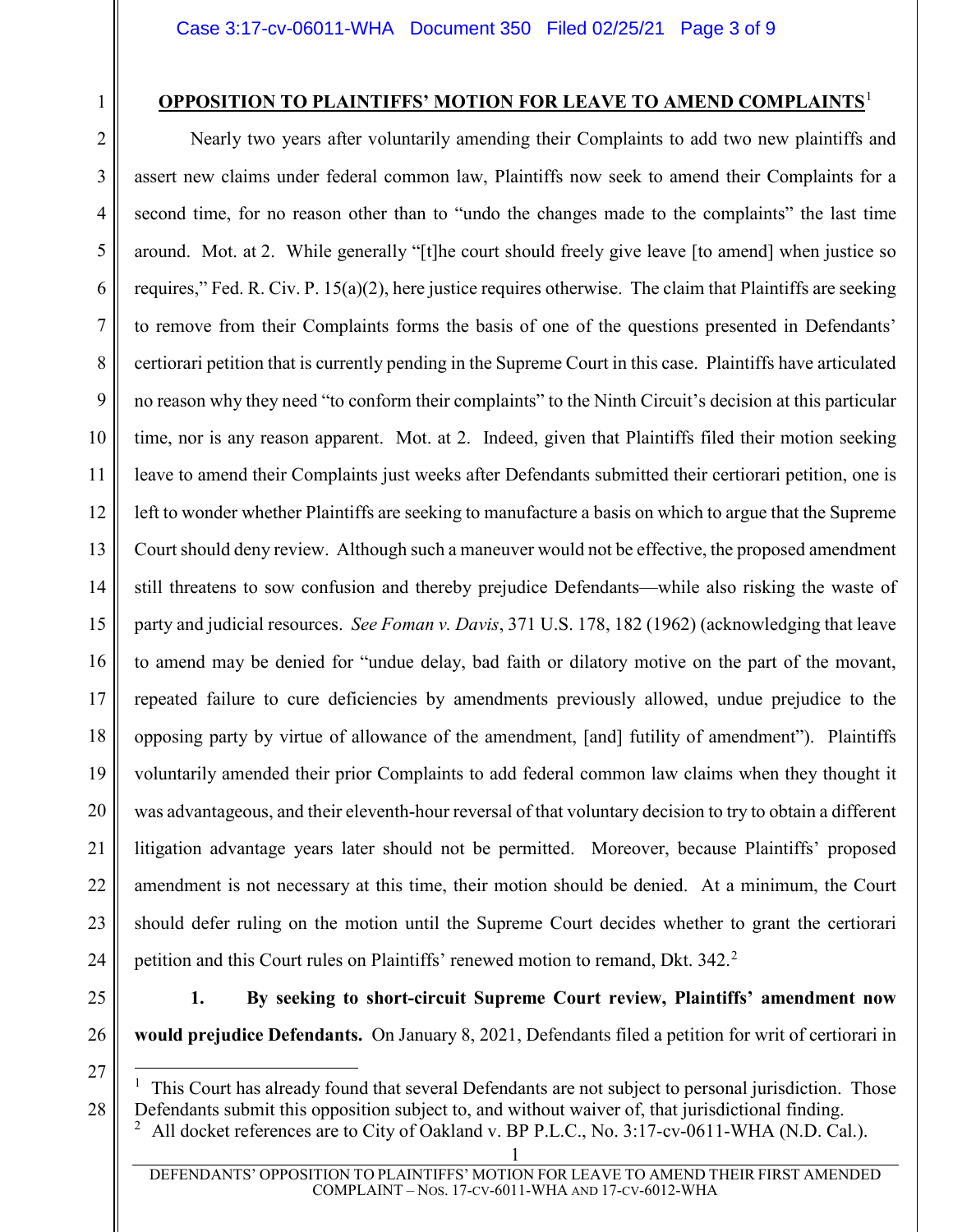### Case 3:17-cv-06011-WHA Document 350 Filed 02/25/21 Page 4 of 9

1 2 3 4 5 6 7 8 9 10 11 12 13 14 15 16 the Supreme Court presenting the question "[w]hether a plaintiff is barred from challenging removal on appeal after curing any jurisdictional defect and litigating the case to final judgment in the district court." Pet. for Writ of Certiorari at i, *Chevron Corp. v. City of Oakland* (No. 20-1089). Less than three weeks later, Plaintiffs filed this motion to amend their Complaints so that they no longer "cur[e] [the] jurisdictional defect." *Id.* Defendants maintain that this amendment would not in fact preclude the Supreme Court from resolving the question presented. As one leading treatise explains, "when a plaintiff attempts to destroy the federal court's removal jurisdiction over the case by altering the complaint so that the case will be remanded," a court has the discretion to deny the amendment; and "even if the amendment is allowed, the Supreme Court has indicated that federal jurisdiction over the removed action will not be defeated." 6 C. Wright & A. Miller, *Federal Practice & Procedure* § 1487 (3d ed. 2020). Nevertheless, that the proposed amendment is unlikely to be ultimately successful insofar as its object is to derail Supreme Court review does not mean that it would be without prejudice to Defendants. On the contrary, just as the previous amendment served only to cloud this Court's jurisdiction and unnecessarily complicate proceedings in the Ninth Circuit, the latest proposed amendment would require Defendants (and the Court) to waste resources addressing eleventh-hour changes in litigation tactics before the Supreme Court.

17 18 19 20 21 22 23 24 25 26 27 28 **2. The proposed amendment also prejudices Defendants to the extent that it seeks to avoid an adverse judgment on the merits.** This Court already concluded that Plaintiffs' federal common-law claims are not viable. *See* Dkt. 283 at 15 ("[F]ederal courts should exercise great caution before fashioning federal common law in areas touching on foreign affairs. For the reasons explained above, such concerns of caution are squarely presented here. The federal common law claims must be dismissed."). While the Ninth Circuit vacated this Court's determination that it had federal-question jurisdiction, this Court's merits ruling is the law of the case and will bind Plaintiffs if this Court determines that one of the alternative removal grounds articulated in Defendants' notice of removal supports federal jurisdiction—as it should, as explained in Defendants' concurrently filed Opposition to Plaintiffs' Renewed Motion to Remand. Plaintiffs should not be permitted to avoid the preclusive (or persuasive) effect of this Court's merits ruling by removing their federal claims from their Complaints now that they know how those claims will be resolved.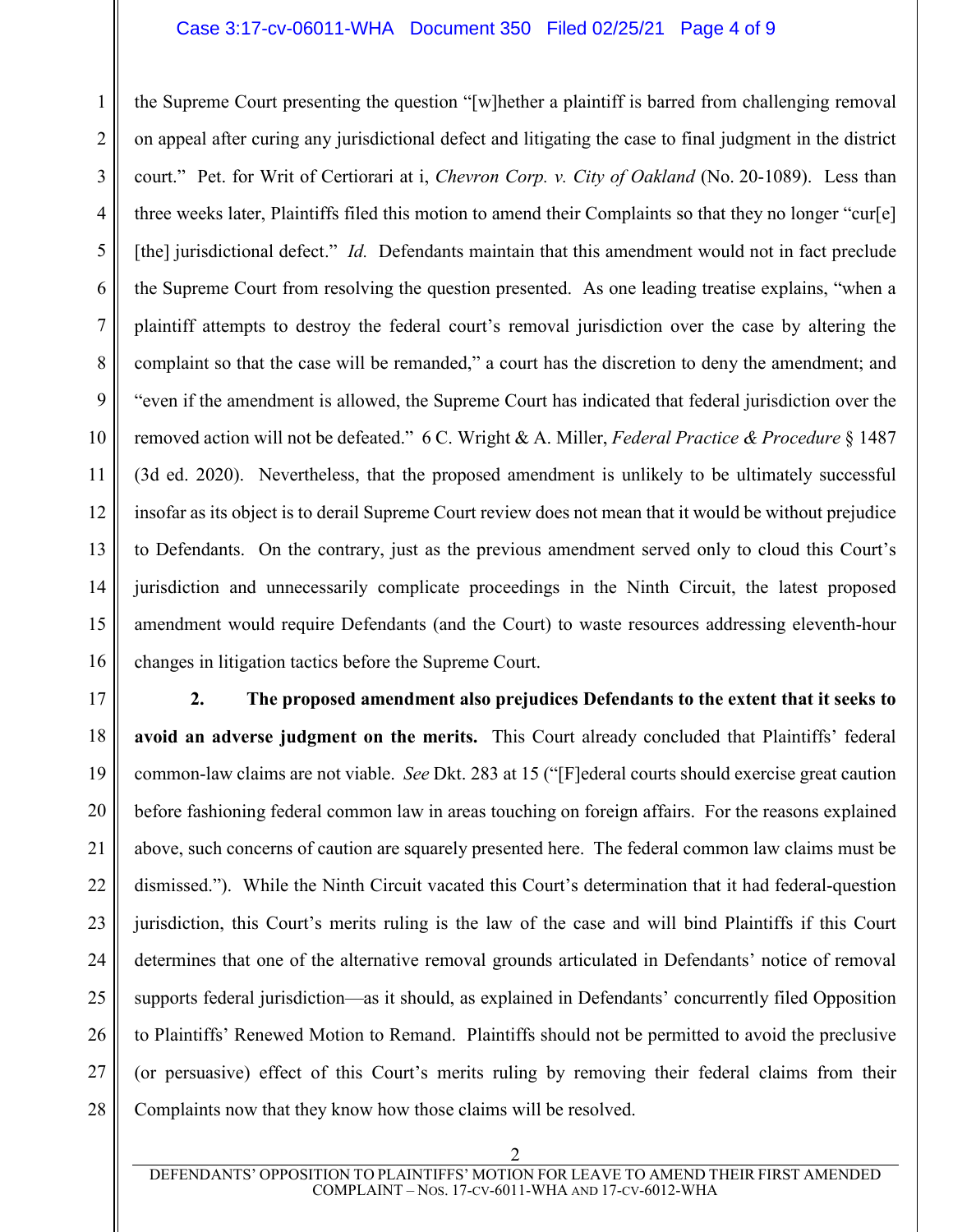### Case 3:17-cv-06011-WHA Document 350 Filed 02/25/21 Page 5 of 9

1 2 3 4 5 6 7 8 9 10 11 12 13 14 **3. The proposed amendment is both dilatory and futile.** Plaintiffs first amended their Complaints in response to this Court's holding that federal jurisdiction lies over Plaintiffs' purportedly state-law claims. They did so even though Plaintiffs were not required to amend their Complaints because this Court held that "Plaintiffs' nuisance claims . . . *are necessarily* governed by federal common law." Dkt. 134 at 3 (emphasis added); *see also id.* at 8 ("Plaintiffs' claims for public nuisance, though pled as state-law claims, depend on a global complex of geophysical cause and effect involving all nations of the planet (and the oceans and atmosphere). . . . Federal jurisdiction is therefore proper."). Plaintiffs now seek to amend their Complaints in response to the Ninth Circuit's decision, even though amendment is again unnecessary because that Court held that Plaintiffs' previous amendment is irrelevant to the jurisdictional analysis. *See City of Oakland v. BP PLC*, 969 F.3d 895, 909 (9th Cir. 2020) ("[T]he Energy Companies argue that the Cities waived the argument that the district court erred in refusing to remand the cases to state court because the Cities amended their complaints to assert a claim under federal common law. We disagree."). Absent a court order, there is no reason for Plaintiffs to amend their pleadings in response to every judicial pronouncement regarding federal jurisdiction.

15 16 17 18 19 20 21 22 23 24 25 26 27 28 **4. Plaintiffs' proposed amendment will prejudice Defendants, who have already spent three years ascertaining jurisdiction.** In response to each new jurisdictional ruling in this case, Plaintiffs have sought to re-characterize their claims: they have alternately asserted nominally statelaw claims, added explicitly federal-law claims, and now seek to "undo th[os]e changes." Mot. at 2. This, at the same time that Plaintiffs also purport to re-characterize their claims as "misrepresentation" claims—contrary to their previous characterizations—ostensibly to try to defeat federal jurisdiction. *See* Renewed Motion to Remand, Dkt. 342 at 13 ("[T]he primary tortious activity alleged in the People's representative public nuisance claim [is] Defendants' misrepresentations of the known dangers of fossil fuels."); *cf*. Opposition to Renewed Motion to Remand, Dkt. 349 at 3 (noting that in "opposing Defendants' motion to dismiss for failure to state a claim, Plaintiffs admitted that 'the primary conduct giving rise to liability remains Defendants' production and sale of fossil fuels'"). By continuously moving the goalposts, Plaintiffs have caused unnecessary hardship to Defendants and the Court alike. This motion is just the latest in a line of tactics employed by Plaintiffs to evade federal jurisdiction. If Plaintiffs did not want to expressly plead federal-law claims, they were under no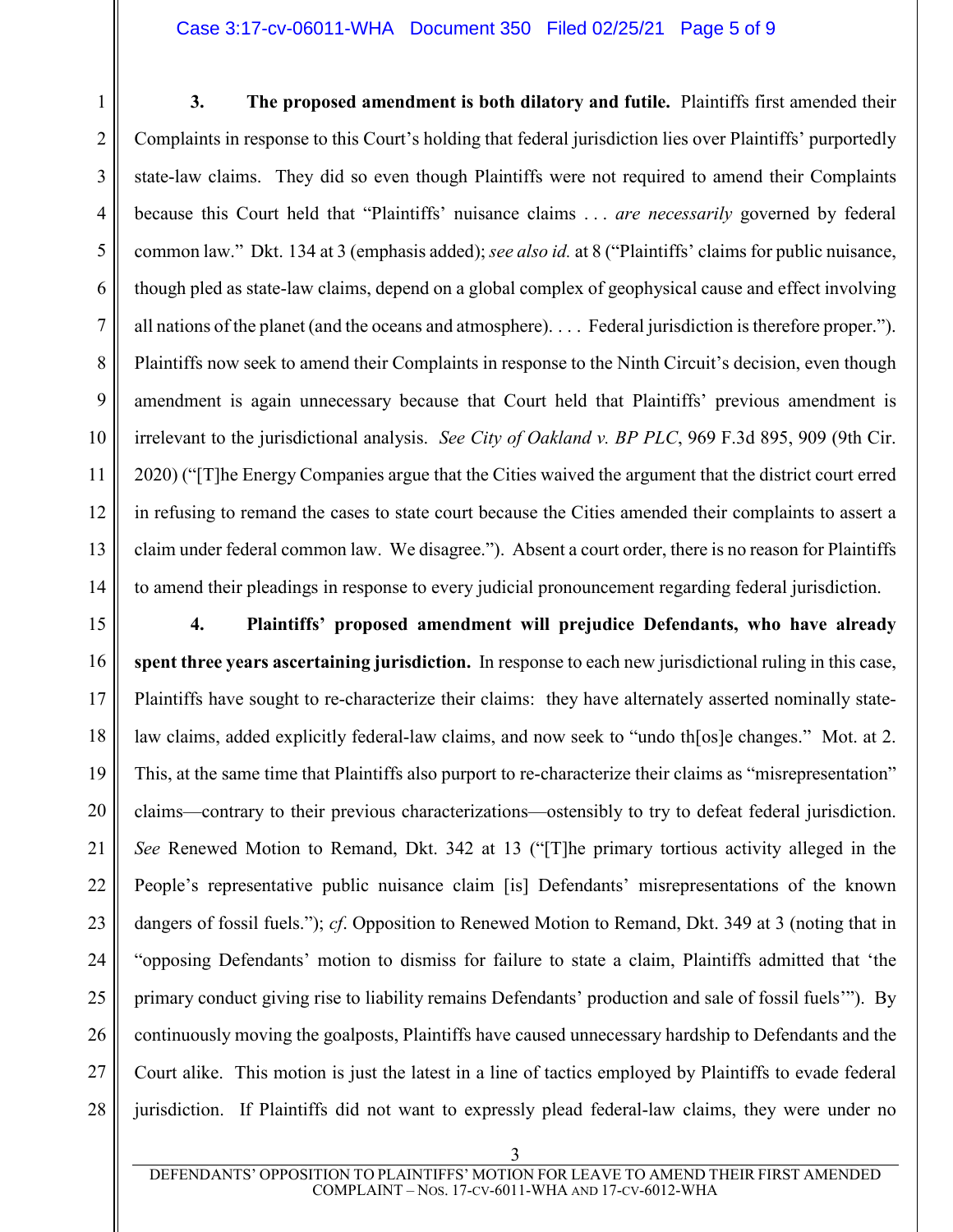## Case 3:17-cv-06011-WHA Document 350 Filed 02/25/21 Page 6 of 9

obligation to do so. Now that Plaintiffs have done so, however, they should not be permitted to once again alter their strategy midstream. *See Ascon Properties, Inc. v. Mobil Oil Co.*, 866 F.2d 1149, 1160 (9th Cir. 1989) ("The district court's discretion to deny leave to amend is particularly broad where plaintiff has previously amended the complaint.").

5 6 7 8 9 10 11 12 13 14 15 16 17 **5. At a minimum, the Court should defer ruling on Plaintiffs' motion to amend the Complaints until the Supreme Court decides whether to grant the certiorari petition and this Court rules on Plaintiffs' renewed motion to remand, Dkt. 342, and determines whether it has jurisdiction.** Jurisdiction is a threshold question that must be decided prior to ruling on any other motion. *See Steel Co. v. Citizens for a Better Env't*, 523 U.S. 83, 94 (1998) ("[T]he first and fundamental question is that of jurisdiction." (citation omitted)); *Marley v. United States*, 567 F.3d 1030, 1034 (9th Cir. 2008) ("As a threshold matter, we must decide whether we have jurisdiction."); *Allen v. United States*, 871 F. Supp. 2d 982, 987 (N.D. Cal. 2012) (Alsup, J.) ("Jurisdiction is a threshold issue."). "The requirement that jurisdiction be established as a threshold matter 'spring[s] from the nature and limits of the judicial power of the United States' and is 'inflexible without exception.'" *Oeser v. Ashford*, 2007 WL 1280584, at \*1 (N.D. Cal. May 1, 2007) (Alsup, J.) (quoting *Steel Co.*, 523 U.S. at 94–95). Accordingly, this motion should be resolved after the Supreme Court decides Defendants' certiorari petition and this Court decides Plaintiffs' renewed motion to remand.<sup>[3](#page-5-0)</sup>

Moreover, resolution of Plaintiffs' renewed motion to remand may render this motion moot. Indeed, if the Court denies Plaintiffs' renewed motion to remand (as it should), Plaintiffs may decide not to pursue amending their Complaints because at least some of their claims may be governed by federal law.

For these reasons, Plaintiffs' motion for leave to amend should be denied or, at a minimum, deferred until the Supreme Court decides Defendants' pending certiorari petition and this Court rules on Plaintiffs' renewed motion to remand.

25 26

18

19

20

21

22

23

24

1

2

3

4

4

<span id="page-5-0"></span><sup>27</sup> 28 3 As explained in Defendants' opposition to renewed motion to remand, Defendants submit that this Court should not rule on Plaintiffs' renewed motion to remand until the Supreme Court has decided the certiorari petition in this case and *BP P.L.C. v. Mayor and City Council of Baltimore*, No. 19-1189 (U.S.), a similar climate change-related case that presents related questions. Dkt. 349 at 1.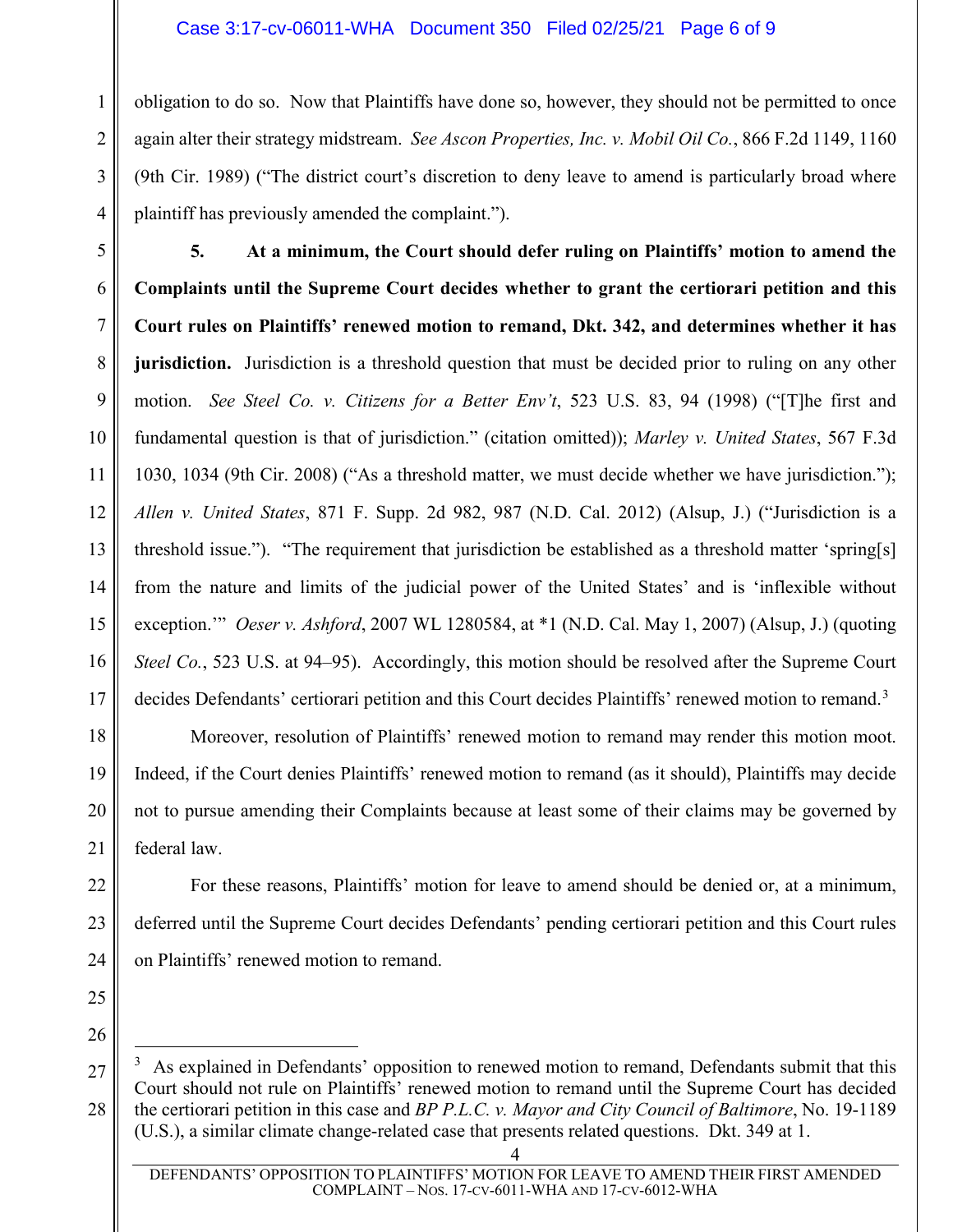Respectfully submitted,

| $\mathbf 1$ |                                                                                          | Respectfully submitted,                                             |
|-------------|------------------------------------------------------------------------------------------|---------------------------------------------------------------------|
| 2           | Dated: February 25, 2021                                                                 | By: <u>/s/ Theodore J. Boutrous, Jr.</u>                            |
| 3           |                                                                                          | Theodore J. Boutrous, Jr.                                           |
|             |                                                                                          | GIBSON, DUNN & CRUTCHER LLP                                         |
| 4           |                                                                                          | 333 South Grand Avenue                                              |
|             |                                                                                          | Los Angeles, CA 90071-3197<br>Telephone: (213) 229-7000             |
| 5           |                                                                                          | Email: tboutrous@gibsondunn.com                                     |
| 6           |                                                                                          |                                                                     |
|             |                                                                                          | Andrea E. Neuman                                                    |
| 7           |                                                                                          | William E. Thomson                                                  |
| 8           |                                                                                          | GIBSON, DUNN & CRUTCHER LLP                                         |
|             |                                                                                          | 333 South Grand Avenue                                              |
| 9           |                                                                                          | Los Angeles, CA 90071                                               |
|             |                                                                                          | Telephone: (213) 229-7000<br>Facsimile: (213) 229-7520              |
| 10          |                                                                                          | Email: aneuman@gibsondunn.com                                       |
| 11          |                                                                                          | Email: wthomson@gibsondunn.com                                      |
|             |                                                                                          |                                                                     |
| 12          |                                                                                          | Joshua D. Dick                                                      |
|             |                                                                                          | GIBSON, DUNN & CRUTCHER LLP                                         |
| 13          |                                                                                          | 555 Mission Street, Suite 3000<br>San Francisco, CA 94105-0921      |
| 14          |                                                                                          | Telephone: 415.393.8331                                             |
|             |                                                                                          | Facsimile: 415.374.8451                                             |
| 15          |                                                                                          | Email: jdick@gibsondunn.com                                         |
| 16          |                                                                                          |                                                                     |
|             |                                                                                          | Joshua S. Lipshutz                                                  |
| 17          |                                                                                          | GIBSON, DUNN & CRUTCHER LLP<br>1050 Connecticut Avenue, N.W.        |
|             |                                                                                          | Washington, DC 20036-5306                                           |
| 18          |                                                                                          | Telephone: (202) 955-8500                                           |
| 19          |                                                                                          | Email: jlipshutz@gibsondunn.com                                     |
|             |                                                                                          |                                                                     |
| 20          |                                                                                          | Neal S. Manne (pro hac vice)                                        |
| 21          |                                                                                          | Johnny W. Carter (pro hac vice)                                     |
|             |                                                                                          | Erica Harris (pro hac vice)                                         |
| 22          |                                                                                          | Steven Shepard (pro hac vice)<br><b>SUSMAN GODFREY LLP</b>          |
|             |                                                                                          | 1000 Louisiana, Suite 5100                                          |
| 23          |                                                                                          | Houston, TX 77002                                                   |
| 24          |                                                                                          | Telephone: (713) 651-9366                                           |
|             |                                                                                          | Facsimile: (713) 654-6666                                           |
| 25          |                                                                                          | Email: nmanne@susmangodfrey.com                                     |
|             |                                                                                          | Email: jcarter@susmangodfrey.com                                    |
| 26          |                                                                                          | Email: eharris@susmangodfrey.com                                    |
| 27          |                                                                                          | Email: shepard@susmangodfrey.com<br>Herbert J. Stern (pro hac vice) |
|             |                                                                                          |                                                                     |
| 28          |                                                                                          |                                                                     |
|             |                                                                                          |                                                                     |
|             | 5<br>DEFENDANTS' OPPOSITION TO PLAINTIFFS' MOTION FOR LEAVE TO AMEND THEIR FIRST AMENDED |                                                                     |
|             |                                                                                          |                                                                     |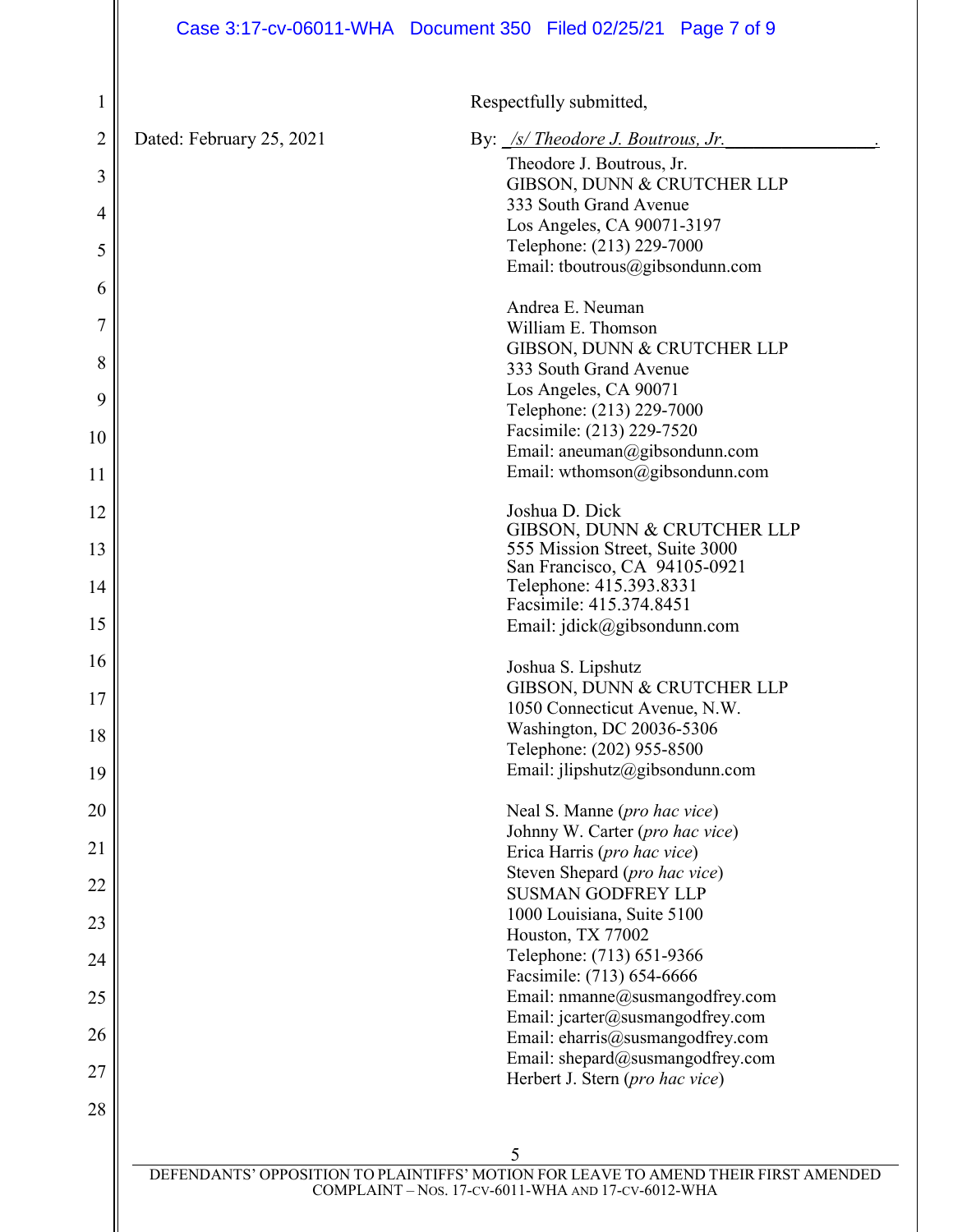1 2 3 4 5 6 7 8 9 10 11 12 13 14 15 16 17 18 19 20 21 22 23 24 25 26 27 28 Joel M. Silverstein (*pro hac vice*) STERN & KILCULLEN, LLC By: \*\**/s/ Jonathan W. Hughes*  Jonathan W. Hughes ARNOLD & PORTER KAYE SCHOLER LLP Three Embarcadero Center, 10th Floor San Francisco, California 94111-4024 Telephone: (415) 471-3100 Facsimile: (415) 471-3400 Email: jonathan.hughes@apks.com Matthew T. Heartney John D. Lombardo ARNOLD & PORTER KAYE SCHOLER LLP 777 South Figueroa Street, 44th Floor Los Angeles, California 90017-5844 Telephone: (213) 243-4000 Facsimile: (213) 243-4199 E-mail: matthew.heartney@apks.com E-mail: john.lombardo@apks.com Philip H. Curtis Nancy Milburn ARNOLD & PORTER KAYE SCHOLER LLP 250 West 55th Street New York, NY 10019-9710 Telephone: (212) 836-8383 Facsimile: (212) 715-1399 Email: philip.curtis@apks.com Email: nancy.milburn@apks.com *Attorneys for Defendant BP P.L.C.*  Email: dan.brody@bartlitbeck.com By: \*\**/s/ Dawn Sestito* M. Randall Oppenheimer Dawn Sestito O'MELVENY & MYERS LLP 400 South Hope Street

325 Columbia Turnpike, Suite 110 Florham Park, NJ 07932-0992 Telephone: (973) 535-1900 Facsimile: (973) 535-9664 Email: [hstern@sgklaw.com](mailto:hstern@sgklaw.com) Email: [jsilverstein@sgklaw.com](mailto:jsilverstein@sgklaw.com) *Attorneys for Defendant CHEVRON CORPORATION* By: \*\**/s/ Megan R. Nishikawa*  Megan R. Nishikawa (SBN 271670) KING & SPALDING LLP 50 California Street, Suite 3300 San Francisco, CA 94111 Telephone: (415) 318-1200 Facsimile: (415) 318-1300 Email: mnishikawa@kslaw.com Sean C. Grimsley (SBN 216741) Jameson R. Jones (pro hac vice) Daniel R. Brody (pro hac vice) BARTLIT BECK LLP 1801 Wewatta Street, Suite 1200 Denver, CO 80202 Telephone: (303) 592-3100 Facsimile: (303) 592-3140 Email: sean.grimsley@bartlitbeck.com Email: jameson.jones@bartlitbeck.com

*Attorneys for Defendant CONOCOPHILLIPS*

By:\*\**/s/ Gary T. Lafayette* Gary T. Lafayette (SBN 88666) LAFAYETTE KUMAGAI LLP 1300 Clay Street, Suite 810 Oakland, California 94612 Telephone: (415) 357-3600

6